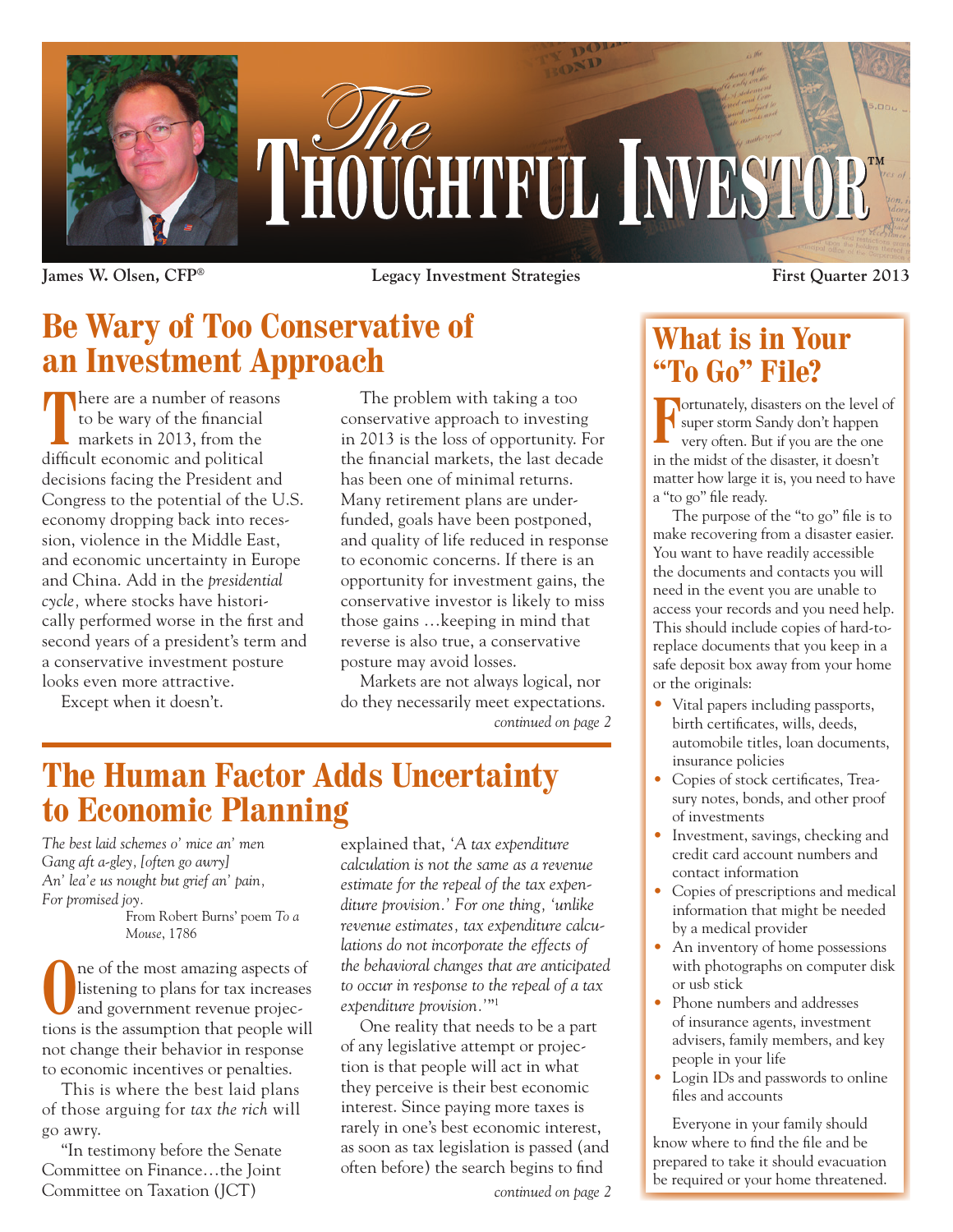### **Be Wary of Too Conservative of an Investment Approach** *— continued from page 1*

The number of highly paid and highly respected market analysts who have been 100% wrong increase each year.

All of which adds up to the reason we believe an active approach to investing is essential. Active investment management is the effort to identify and invest in sectors of the market that are increasing in value and to avoid investments that are losing value. A typical active investment approach relies on technical analysis – looking at what the market is actually doing at the moment versus expectations or forecasts. An active investment strategy cannot guarantee profitability. Not every buy or sell decision will be on the right side of the trade. But active management is the only investment approach that allows the investor to react to current market action to limit losses or position assets to strive to take advantage of rising trends.

The common argument against active investment management is the "Miss the Best" analysis. In this rebuttal of the active management advantages, the critic points out that there has never been a perfect investment approach and that by taking an active approach to the market the investor runs the risk of "missing the best days of the market," resulting in a significant reduction in returns.

What "missing the best" proponents carefully overlook is the power of "missing the worst." The table below shows what the impact would have been of missing the 10, 20 or 40 best, worst, and both the best and worst days over the last 25 years.

than a limited number of days. The goal of active management is to make certain investors are participating in upward trends, the longer the better.

What is perhaps most important about an active management approach is its focus on minimizing losses should

| <b>Impact on Average Annual Return</b><br><b>S&amp;P</b> 500 - 25 Years Ending Dec. 31, 2012<br><b>Average Annual Return 7.26%</b> |               |                |                             |  |  |
|------------------------------------------------------------------------------------------------------------------------------------|---------------|----------------|-----------------------------|--|--|
|                                                                                                                                    | Miss the Best | Miss the Worst | Miss Both Best<br>and Worst |  |  |
| 10 days                                                                                                                            | 3.54%         | 9.74%          | 7.03%                       |  |  |
| 20 days                                                                                                                            | 1.60%         | 14.63%         | 7.50%                       |  |  |
| 40 days                                                                                                                            | $-1.59\%$     | 18.31%         | 7.76%                       |  |  |

*Source: Hepburn Capital Management 2012 Study. The S&P 500 is an index and as such cannot be invested in directly.*

Keep in mind this is a hypothetical example. Statistically, missing only the best or worst days of the market is virtually impossible. In fact, because the best days tend to closely follow the worst days, sometimes occurring back to back, a likely scenario is that an investor would miss both the best and worst days. Which isn't a bad thing based on the hypothetical returns. Missing both the best and worst days outperforms a buy-and-hold position with significantly less volatility/risk. With that said, there is a lot more to the market's ability to produce gains

the market turn against a position. By having the ability to respond to market declines, portfolios can leave the shelter of conservative, low-return investments and take on more

risk in uncertain markets.

With that said, the active management approach needs to be the right one. That means talking with your investment adviser to understand how investment decisions are made, when sell signals result and the potential for drawdowns (i.e. losses) in the portfolio. While the goal of an active investment approach is always to return alpha – excess return over the market or benchmark – its ability to limit risk is crucial in the uncertain markets ahead in 2013.

#### **The Human Factor Adds Uncertainty to Economic Planning** *— continued from page 1*

ways to reduce the tax bite. If your income is the result of a paycheck, reducing the tax bite requires reducing employment income through deductions such as retirement plan contributions, income deferral, using vacation and sick leave time rather than being compensated those hours, etc.

Since income for the "rich" is typically not a paycheck, different strategies come into play, the first of which is to avoid realizing capital gains by holding on to investments or offsetting gains with tax losses. Instead of a vacation home, one invests in a working

ranch with a really nice ranch home where costs can all be offset against ranch operations. Interest can be sheltered from taxes by moving from taxable debt instruments to municipal bonds, which (as of now) do not incur federal income taxes in exchange for lower interest rates, lowering borrowing costs for municipalities. Rather than invest in dividend paying equities, one invests in companies with a policy of stock buybacks, which has the potential to increase share values.

Deductions for state income and property taxes, as well as charitable

contributions are another means of reducing income. With access to top tax advice, wealthy individuals tend to be more aggressive at taking advantage of deductions. And, there is always the opportunity of investing in other countries.

All of which is why it is best to plan ahead for higher taxes for the "no so rich" as well if current social programs are to be maintained and the deficit reduced.

<sup>1 &</sup>quot;Tax Breaks Under Fire," by Laura Saunders, The Wall Street Journal, November 2, 2012.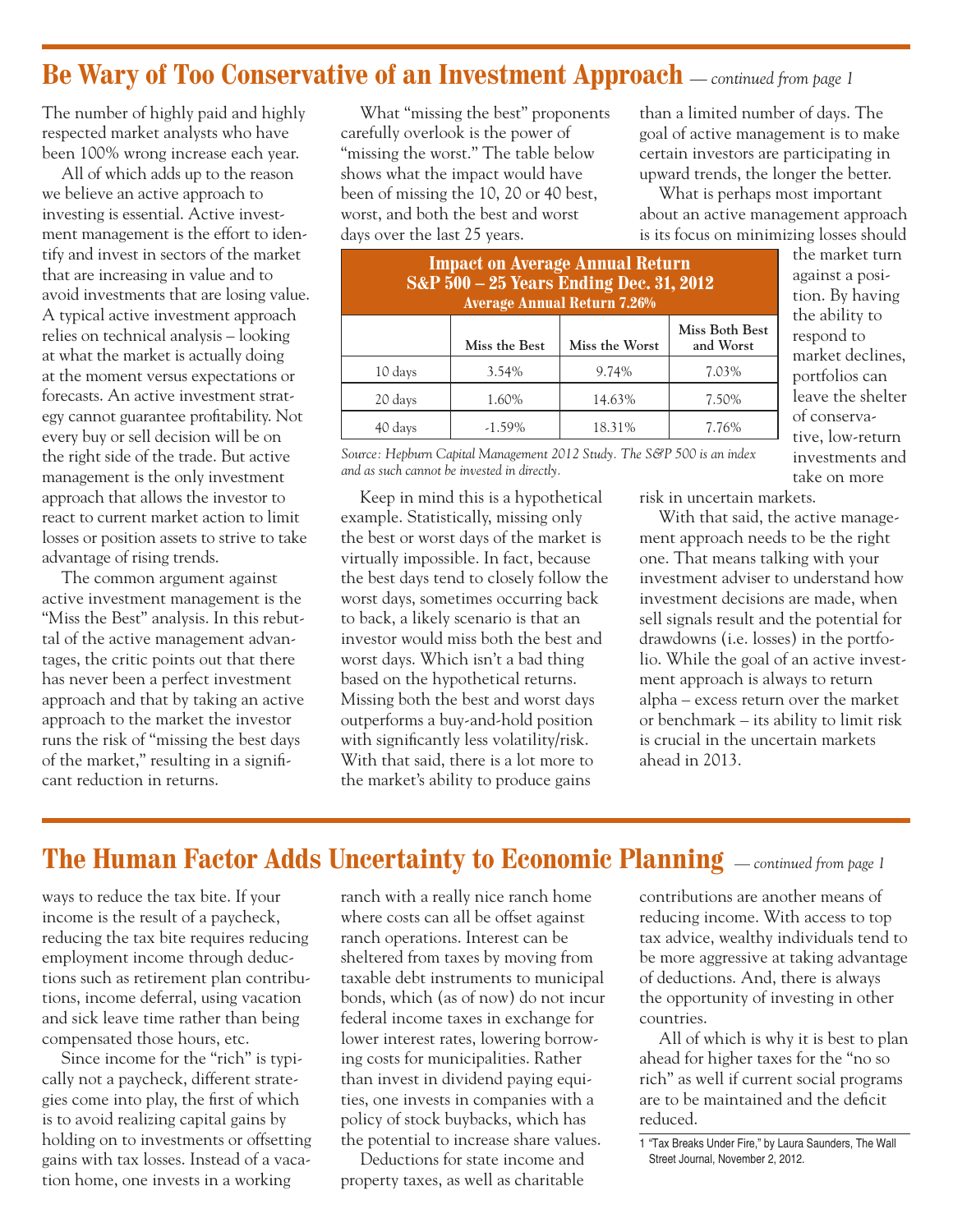## **Time for an Annual Check of Your Credit Report**

In 2005, the Fair and Accurate<br>
Credit Transactions Act (FACT<br>
Act), took effect, enabling consumn 2005, the Fair and Accurate Credit Transactions Act (FACT ers — by contacting a single number, Web site or address — to request their credit reports from the three major credit bureaus at no charge once a year. We recommend everyone make a habit of doing so every year.

Credit reports are used by lenders, rental agencies, potential employers and even to qualify you for some volunteer positions, so it's important to make certain your credit is as clean as possible. Checking your credit report is also one way to find out if you are a victim of identity theft.

You can order your free annual credit report

- online at www.annualcreditreport. com,
- by calling 877-322-8228,
- or by completing the Annual Credit Report Request Form (available online at www.annualcreditreport.

com) and mailing it to: Annual Credit Report Request Service, P.O. Box 105281, Atlanta, GA 30348-5281.

www.annualcreditreport.com is the only authorized source for your free annual credit report from the three nationwide consumer reporting companies, so don't fall for marketing pitches from other organizations offering to provide you with a free credit report. Those offers typically come with strings attached. When you contact the site, request credit reports from all three of the major credit bureaus – TransUnion, Experian and Equifax.

If there are any inaccuracies on your report, talk with a representative of the credit bureau immediately and find out what needs to be done to correct the information. But don't stop there. If you suspect identity theft, request that the consumer credit reporting companies place "fraud alerts" in your file to let potential creditors and others

know that you may be a victim of identity theft. A fraud alert can make it more difficult for someone to get credit in your name because it tells creditors to follow certain procedures to protect you. It also may delay your ability to obtain credit. File an identity theft report with your local police at once. Notify any creditors you don't recognize that there is a problem with the account.

Under federal law, you are also entitled to a free report if you are denied an application for credit, insurance, or employment. You must ask for the report within 60 days of receiving notice of the action. You're also entitled to one free report a year if you're unemployed and plan to look for a job within 60 days; if you're on welfare; or if your report is inaccurate because of fraud, including identity theft. Otherwise, a consumer reporting company may charge you up to \$9 for another copy of your report within a 12-month period.

# **Making Better Decisions Requires Accepting Change**

t 48, Jeff Bezos, founder of<br>Amazon, is one of the world<br>richest men, with a net wo Amazon, is one of the world's richest men, with a net worth in excess of \$32 billion. Yet, he continues to seek out new investments, looking for people who are "right a lot."

According to Bezos, these are *people who often changed their minds.* Based on his observations, the smartest people are constantly revising their understanding, reconsidering a problem they thought they'd already solved. They're open to new points of view, new information, new ideas, contradictions, and challenges to their own way of thinking.<sup>2</sup>

The people who are wrong most of the time, says Bezos, are those who are obsessed with details that only support one point of view; they don't see the issue from multiple angles. Behavioralists call this cognitive filtering, in which, to reduce dissonance or stress, we unconsciously



filter out facts that don't agree with our preconceived ideas.

How do you open your mind to change? Start by altering your routines, challenging your perception of "me." Routines tend to be grooves in our lives. The more we do something the same way, the more ingrained that pattern becomes and the harder it is to change. Then you need to change the stories you tell yourself as to who you are. Our identities are in the stories we tell ourselves about ourselves. To encourage a change in who we are, our openness to new ideas or new patterns of behavior, we need to identify emotionally with a version of ourselves that is open to change. Sounds like psycho babble? Perhaps, but the *story*  has much greater selling power than facts and figures.

<sup>2 &</sup>quot;Jeff Bezos: People Who Are Right Are People That Change Their Mind A Lot," by Jay Yarow |Business Insider, Oct. 19, 2012- http://www.businessinsider.com/jeffbezos-on-people-who-are-right-2012-10#ixzz2CJrbyKi8